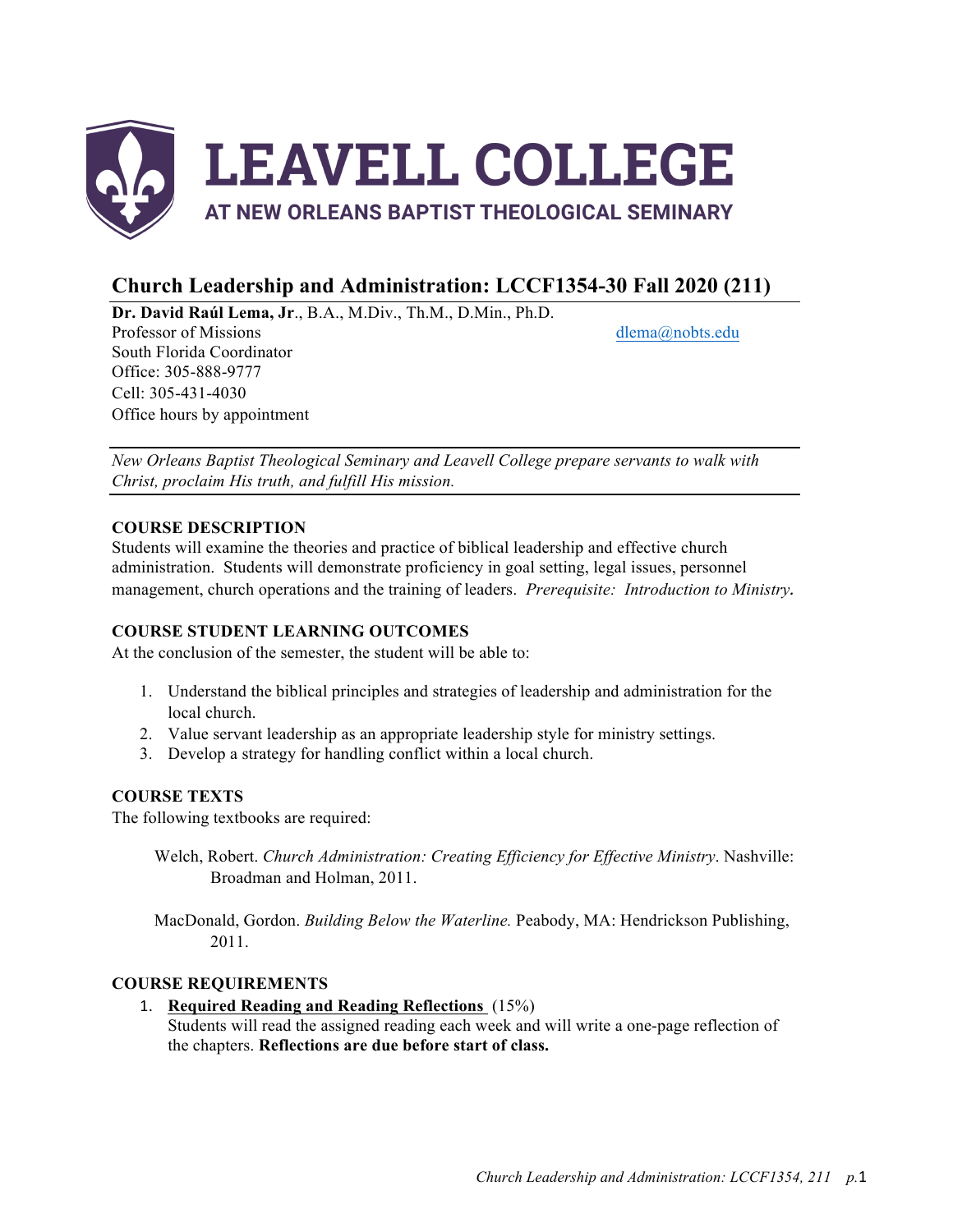#### 2. **Personal Mission Statement** (10%)

Students will develop a personal mission statement and goals for three life roles. Additional instructions are posted in Blackboard. **Due by September 21st.**

#### **3. Proverbs Scripture Project** (25%)

Each student will read through the book of Proverbs and identify principles to be charted under the following categories: Leadership, Management, Finances, Employee/Employer Relationships, and Family. Reflecting on the findings of the chart, students will then write a three -page reflection paper discussing the importance/implication of major Biblical principles for the effective leadership/administration of the church. **Due on Blackboard by December 10th**.

#### **4. New Testament Scripture Project** (15%)

Students will read 1 Timothy and Titus. Students will then identify key verses regarding the qualifications of a church leader and the methods of leading a church. **Due by October 26th** 

#### **5. Church Budget Spreadsheet** (15%)

Students will critique an annual budget for a church. Students will obtain a church budget and submit the budget and a 2-3-page paper describing and critiquing the budget. **DUE: December 7.** 

#### **6. Final Exam** (20%) Students will take a comprehensive final exam. **Due: December 14.**

#### **EVALUATION**

The final evaluation for the course will be tabulated according to the following percentage breakdown:

| <b>Reading Reflections</b>        | 15%  |
|-----------------------------------|------|
| <b>Personal Mission Statement</b> | 10%  |
| Proverbs Scripture Project        | 25%  |
| New Testament Scripture Project   | 15%  |
| <b>Church Budget Spreadsheet</b>  | 15%  |
| Final Exam                        | 20%  |
|                                   | 100% |

#### **GRADING SCALE**

A: 93 - 100 B: 85 - 92 C:  $77 - 84$ D:  $70 - 76$ F: below 70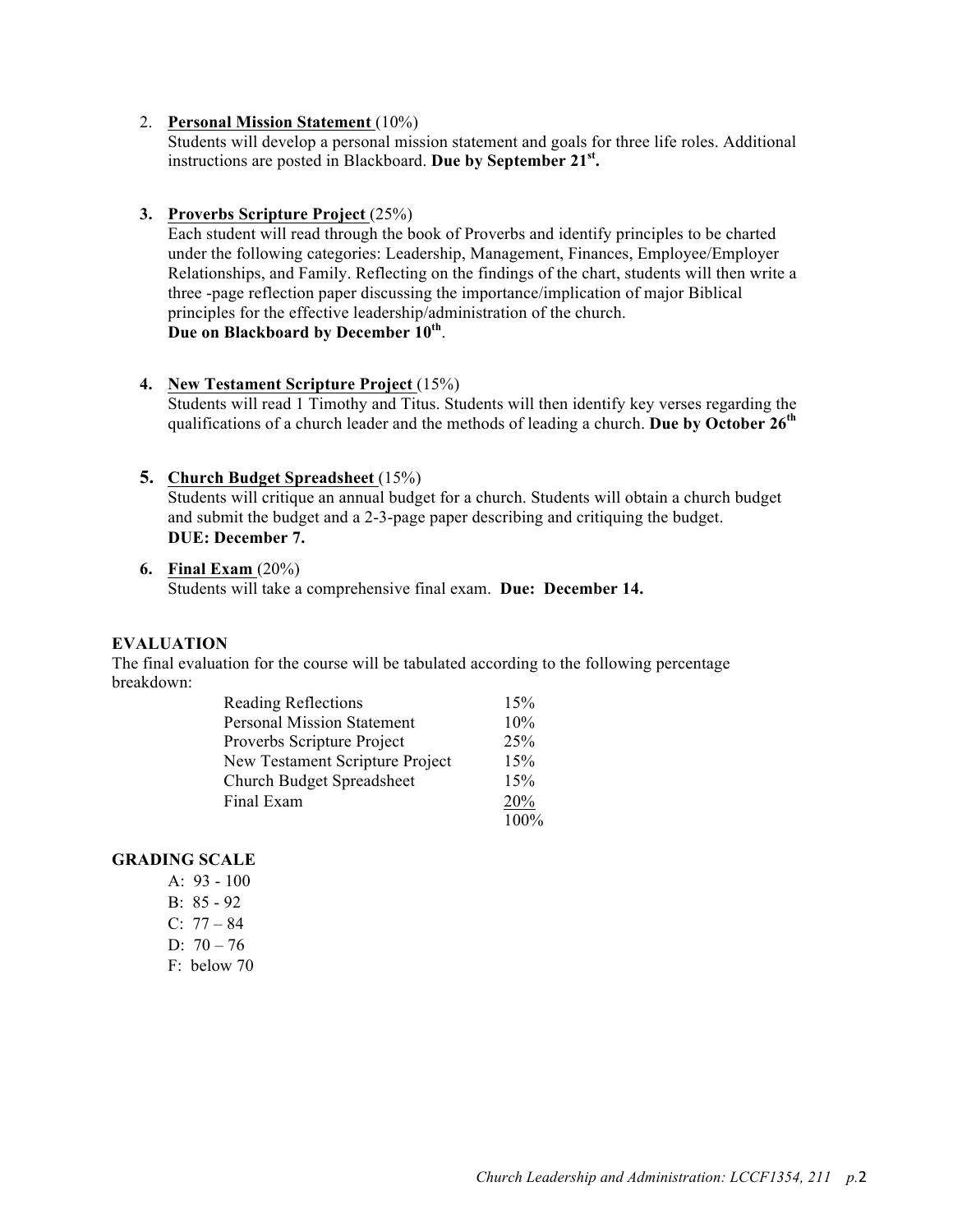## **COURSE OUTLINE**

| Week             | <b>Class</b><br><b>Dates</b> | <b>Topic</b>                                                                                                         | Reading                                             | <b>Assignment Due Dates</b>                                                                                      |
|------------------|------------------------------|----------------------------------------------------------------------------------------------------------------------|-----------------------------------------------------|------------------------------------------------------------------------------------------------------------------|
| $\boldsymbol{l}$ | Aug. 24                      | Introduction to Course<br><b>Biblical View of</b><br>Leadership:<br>Old Testament and<br><b>New Testament Models</b> | Macdonald,<br>pp. 1-14                              |                                                                                                                  |
| $\overline{2}$   | Aug. 31                      | <b>Biblical View of</b><br>Leadership:<br>Jesus' Example<br><b>Three Biblical Models</b>                             | Macdonald,<br>pp. 15-38                             | Due on Blackboard by August 31st<br><b>Reflection #1</b>                                                         |
| $\mathfrak{z}$   | Sept. 7                      | Labor Day                                                                                                            | Macdonald,<br>pp. 39-56;<br><b>Welch, pp. 1-20</b>  | Due on Blackboard by September 12th<br><b>Reflection #2</b>                                                      |
| $\boldsymbol{4}$ | Sept. 14                     | Spiritual Leadership<br>Reproducing Leaders                                                                          |                                                     | Due on Blackboard by September 14th<br><b>Reflection #3</b>                                                      |
| 5                | Sept. 21                     | What is<br>Administration?<br>Organization Theory                                                                    | Macdonald,<br>pp. 57-74;<br>Welch,<br>pp. 21-47     | Due on Blackboard by September 21st<br><b>Reflection #4;</b><br><b>Personal Mission Statement</b>                |
| 6                | <b>Sept. 28</b>              | Governing Documents<br>and Decision Making                                                                           | Macdonald,<br>pp. 75-94;<br>Welch,<br>pp. 48-65     | Due on Blackboard by September 28 <sup>th</sup><br><b>Reflection #5</b>                                          |
| $\overline{7}$   | Oct. 5                       | Church Polity and<br>Decision Making for<br>Leaders                                                                  | Macdonald,<br>pp. 95-120;<br>Welch,<br>pp. 66-104   | Due on Blackboard by October 5 <sup>th</sup><br><b>Reflection #6</b>                                             |
| 8                | Oct. 12                      | Delegation $&$<br>Supervision of<br>Employees/Volunteers                                                             | Macdonald,<br>pp. 121-142;<br>Welch,<br>pp. 105-154 | Due on Blackboard by October 12th<br><b>Reflection #7</b>                                                        |
| 9                | Oct. 19-24                   | <b>Fall Break</b>                                                                                                    | No class                                            | No class                                                                                                         |
| 10               | Oct. 26                      | Financial<br>Administration                                                                                          | Macdonald,<br>pp. 143-162;<br>Welch,<br>pp. 155-185 | Due on Blackboard by October 26 <sup>th</sup><br><b>Reflection #8;</b><br><b>New Testament Scripture Project</b> |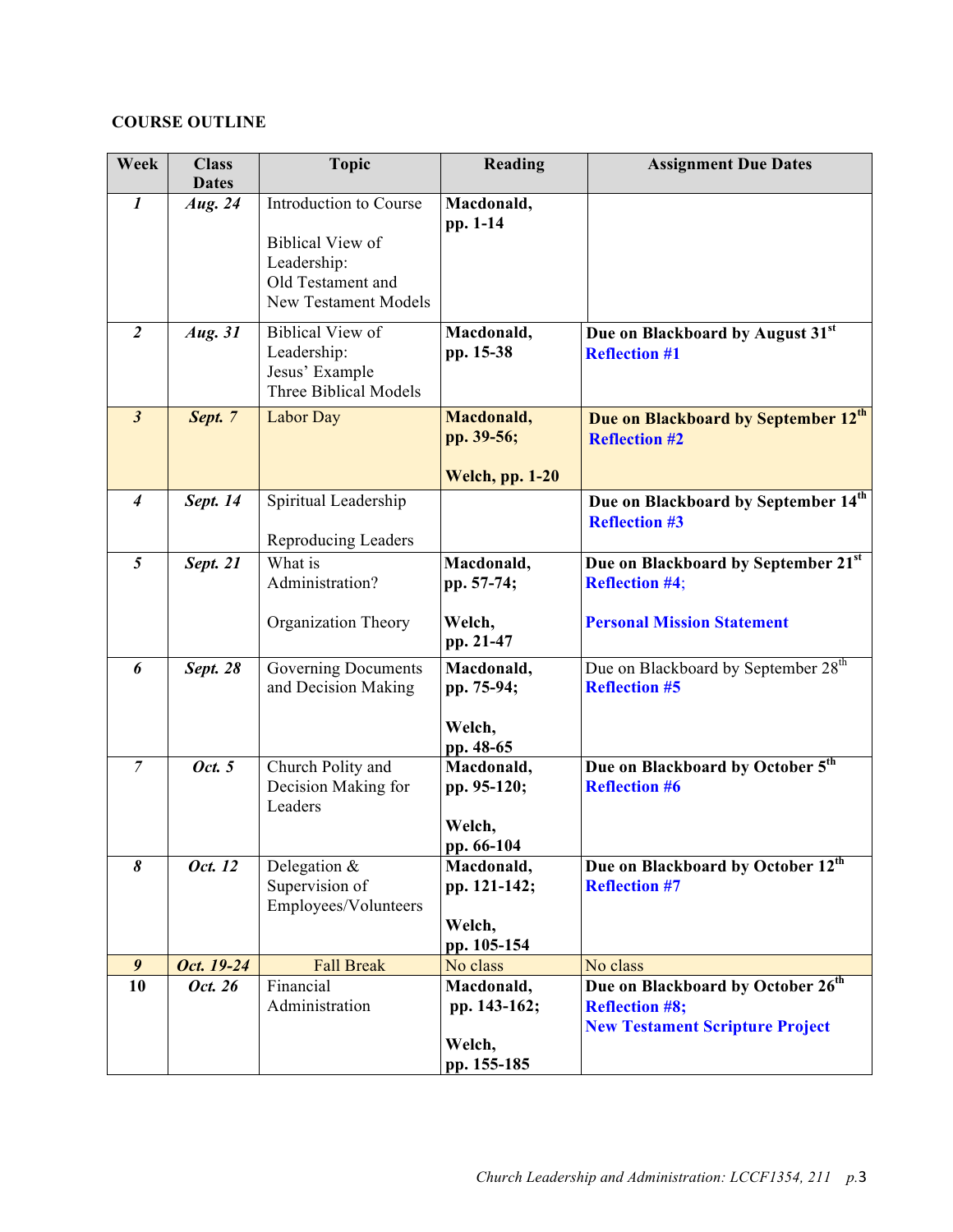| Week | <b>Class</b>                | <b>Topic</b>                                                                                              | Reading                                                                      | <b>Assignment Due Dates</b>                                                                                                                                                            |
|------|-----------------------------|-----------------------------------------------------------------------------------------------------------|------------------------------------------------------------------------------|----------------------------------------------------------------------------------------------------------------------------------------------------------------------------------------|
|      | <b>Dates</b>                |                                                                                                           |                                                                              |                                                                                                                                                                                        |
| 11   | Nov. 2                      | Managing the Physical<br>Resources                                                                        | Macdonald,<br>pp. 163-184;                                                   | Due on Blackboard by November 2nd<br><b>Reflection #9</b>                                                                                                                              |
|      |                             |                                                                                                           | Welch,<br>pp. 186-241                                                        |                                                                                                                                                                                        |
| 12   | Nov. 9                      | Office Administration<br>and Organizational<br>Communications                                             | Macdonald, pp.<br>185-204;<br>Welch,<br>pp. 242-271                          | Due on Blackboard by November 9th<br><b>Reflection #10</b>                                                                                                                             |
| 13   | Nov. 16                     | Ministry Evaluation<br>Accountability<br>Risk Management                                                  | Macdonald,<br>pp. 205-226;<br>Welch,<br>pp. 272-296                          | Due on Blackboard by November 16th<br><b>Reflection #11</b>                                                                                                                            |
| 14   | <b>Nov. 23-</b><br>28       | <b>Thanksgiving Break</b>                                                                                 | No class                                                                     |                                                                                                                                                                                        |
| 15   | <b>Nov. 30</b>              | Long Range Planning,<br>Time Management<br>Programming,<br>Discipleship, and<br>Leading through<br>Change | Macdonald,<br>pp. 227-250;<br>Welch,<br>pp. 297-322<br>Welch,<br>pp. 323-347 | Due on Blackboard by November 30th<br><b>Reflection #12 &amp; Reflection 13</b>                                                                                                        |
| 16   | Dec. 7                      | <b>Support Activities</b><br>Administration<br>Review                                                     | Welch,<br>pp. 348-388                                                        | Due on Blackboard by December 7th<br><b>Reflection #14;</b><br><b>Church Budget Spreadsheet</b><br>Due on Blackboard by December 10 <sup>th</sup><br><b>Proverbs Scripture Project</b> |
|      | <b>Final</b><br><b>Exam</b> |                                                                                                           |                                                                              | Due on Blackboard by Dec. 14 <sup>th</sup> :<br><b>Final Exam</b>                                                                                                                      |

# **ADDITIONAL COURSE INFORMATION**

- 1. *Attendance Policy*: Leavell College follows the attendance policy as stated in the Leavell College catalog.
- 2. *Policy for Late Submissions:* All late assignments will be penalized five points for the first day and one point per day thereafter, with no assignments being accepted more than one week past the due date.
- 3. *Plagiarism Policy:* A high standard of personal integrity is expected of all Leavell College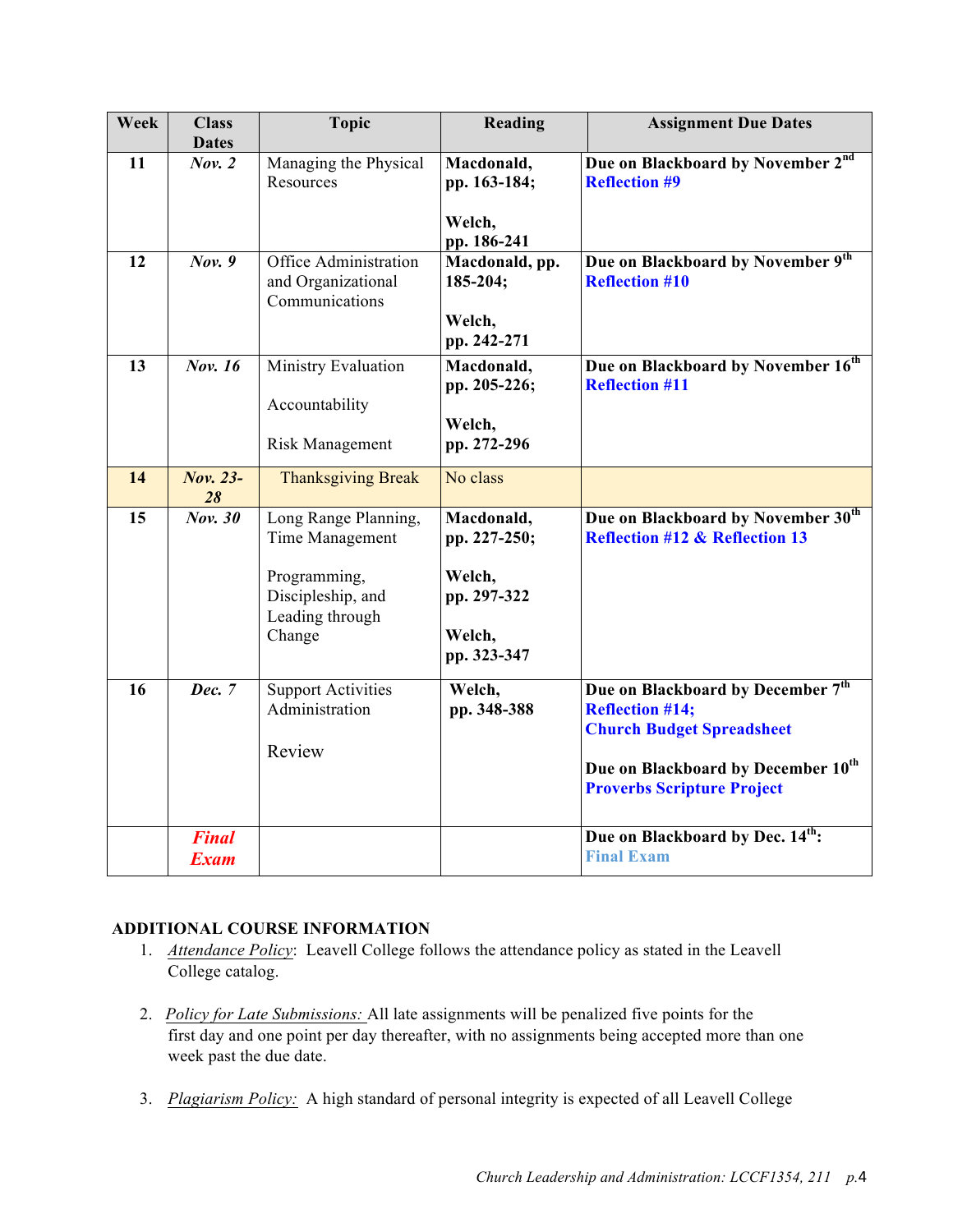students. Copying another person's work, submitting downloaded material without proper references, submitting material without properly citing the source, submitting the same material for credit in more than one course, and committing other such forms of dishonesty are strictly forbidden. *Although anything cited in three sources is considered public domain, we require that all sources be cited*. Any infraction may result in failing the assignment and the course. Any infraction will be reported to the Dean of Leavell College for further action.

- 4. *Classroom and Online Decorum*: Each student is expected to demonstrate appropriate Christian behavior. The student is expected to interact with other students in a fashion that will promote learning and respect for the opinions of the others in the course. A spirit of Christian charity is expected at all times. Electronic devices should be used only for classroom purposes as indicated by the professor.
- 5. *Special Needs:* If you need accommodations for a disability, please set up a meeting with the professor for consideration of any modifications you may need.
- 6. *Emergency Plan*: In the event the NOBTS schedule is impacted due to a natural event, go to the seminary's website for pertinent information. Class will continue as scheduled through the Blackboard site. Please note announcements and assignments on the course's Blackboard site.
- 7. *Technical Assistance*: For general NOBTS technical help, go to www.NOBTS.edu/itc/

#### **SELECTED BIBLIOGRAPHY**

Beausay, William II. *The People Skills of Jesus*. Nashville: Thomas Nelson Publishers, 1997.

- Berkley, James, ed. *Leadership Handbook of Management and Administration*. Grand Rapids: Baker Books, 1997.
- Blackaby, Henry and Richard Blackaby. *Spiritual Leadership: Moving People on to God's Agenda*. Nashville: Broadman & Holman Publishing Group, 2011.
- Diehm, William J. *Sharpening Your People Skills.* Nashville: Broadman & Holman Publishers: 1996.
- Edwards, Gene. *A Tale of Three Kings: A Study in Brokenness*. Wheaton, IL: Tyndale House Publishers, 1992.
- Frinzel, Hans, and Charles Swindoll. *Empowered Leaders*. Nashville: Word Books, 1999.
- Gangel, Kenneth O. *Feeding & Leading: A Practical Handbook on Administration in Churches and Christian Organizations*. Grand Rapids: Baker Books, 1989.

\_\_\_\_\_\_\_\_. *Team Leadership in Christian Ministry: Using Multiple Gifts to Build a Unified Vision*. Chicago: Moody Press, 1997.